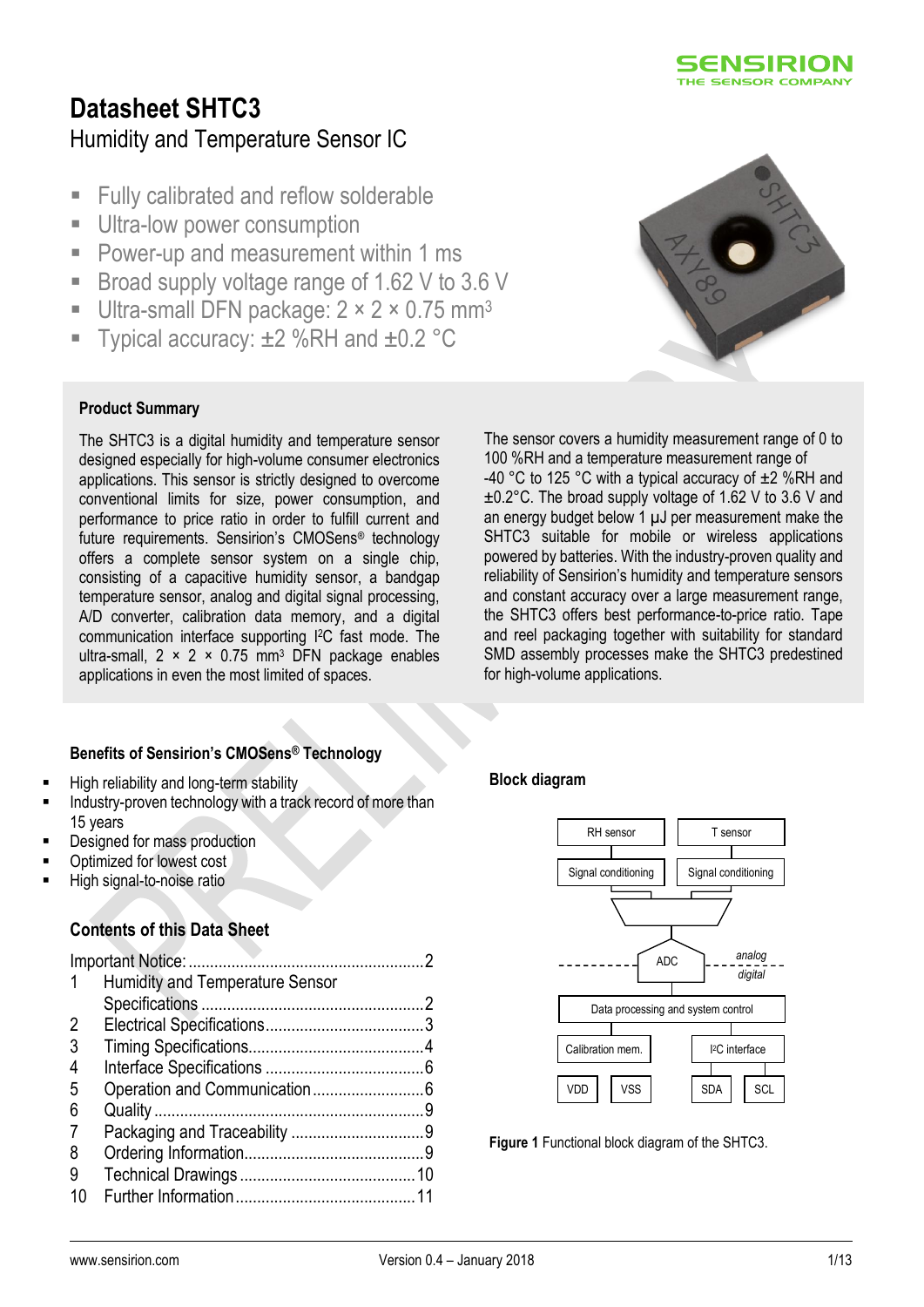

### <span id="page-1-0"></span>**Important Notice**

- All specifications are preliminary and are subject to change without prior notice.
- Design evaluation of this product is ongoing.
- This preliminary data sheet is confidential and must not be distributed to third parties without Sensirion's approval.

### <span id="page-1-1"></span>**1 Humidity and Temperature Sensor Specifications**

#### **Relative Humidity**

<span id="page-1-5"></span><span id="page-1-4"></span>

| Parameter                       | Conditions            | Value        | Units |
|---------------------------------|-----------------------|--------------|-------|
|                                 | Typ.                  | $\pm 2.0$    | %RH   |
| Accuracy tolerance <sup>1</sup> | Max.                  | see Figure 2 | %RH   |
| Repeatability <sup>2</sup>      |                       | 0.1          | %RH   |
| Resolution <sup>3</sup>         |                       | 0.01         | %RH   |
| <b>Hysteresis</b>               |                       | ±1           | %RH   |
| Specified range <sup>4</sup>    | extended <sup>5</sup> | 0 to 100     | %RH   |
| Response time <sup>6</sup>      | $\tau$ 63%            | 8            | S     |
| Long-term drift <sup>7</sup>    | Typ.                  | < 0.25       | %RH/y |

<span id="page-1-6"></span>**Table 1** Humidity sensor specifications.



<span id="page-1-2"></span>**Figure 2** Typical and maximal tolerance for relative humidity in %RH at 25 °C.

#### <sup>1</sup> For definition of typ. and max. accuracy tolerance, please refer to the document "Sensirion Humidity Sensor Specification Statement". Specification applies to normal mode.

<sup>2</sup> The stated repeatability is 3 times the standard deviation (3 $\sigma$ ) of multiple consecutive measurement values at constant conditions and is a measure for the noise on the physical sensor output. Specification applies to normal mode.

<sup>3</sup> Resolution of A/D converter. Specification applies to normal mode.

#### **Temperature**

| Parameter                       | Conditions | Value           | Units         |
|---------------------------------|------------|-----------------|---------------|
|                                 | Typ.       | ±0.2            | °C            |
| Accuracy tolerance <sup>1</sup> | Max.       | see Figure 3    | °C            |
| Repeatability <sup>2</sup>      |            | 0.1             | °C            |
| Resolution <sup>3</sup>         |            | 0.01            | °C            |
| Specified range <sup>4</sup>    |            | $-40$ to $+125$ | °C            |
| Response time <sup>8</sup>      | $\tau$ 63% | $<$ 5 to 30     | s             |
| Long-term drift <sup>9</sup>    | Typ.       | < 0.02          | $^{\circ}$ C/ |

**Table 2** Temperature sensor specifications.

**ΔT [C]**



<span id="page-1-3"></span>**Figure 3** Typical and maximal tolerance for temperature sensor in °C.

<sup>6</sup> Time for achieving 63% of a humidity step function, valid at 25°C and 1 m/s airflow. Humidity response time in the application depends on the design-in of the sensor.

<sup>7</sup> Typical value for operation in normal RH/T operating range. Max. value is < 0.5 %RH/y. Value may be higher in environments with vaporized solvents, outgassing tapes, adhesives, packaging materials, etc. For more details please refer to Handling Instructions.

<sup>8</sup> Temperature response time depends on heat conductivity of sensor

substrate and design-in of sensor in application.

<sup>9</sup> Max. value is < 0.04°C/y.

<sup>4</sup> Specified range refers to the range for which the humidity or temperature sensor specification is guaranteed.

<sup>&</sup>lt;sup>5</sup> For details about recommended humidity and temperature operating range, please refer to section 1.2.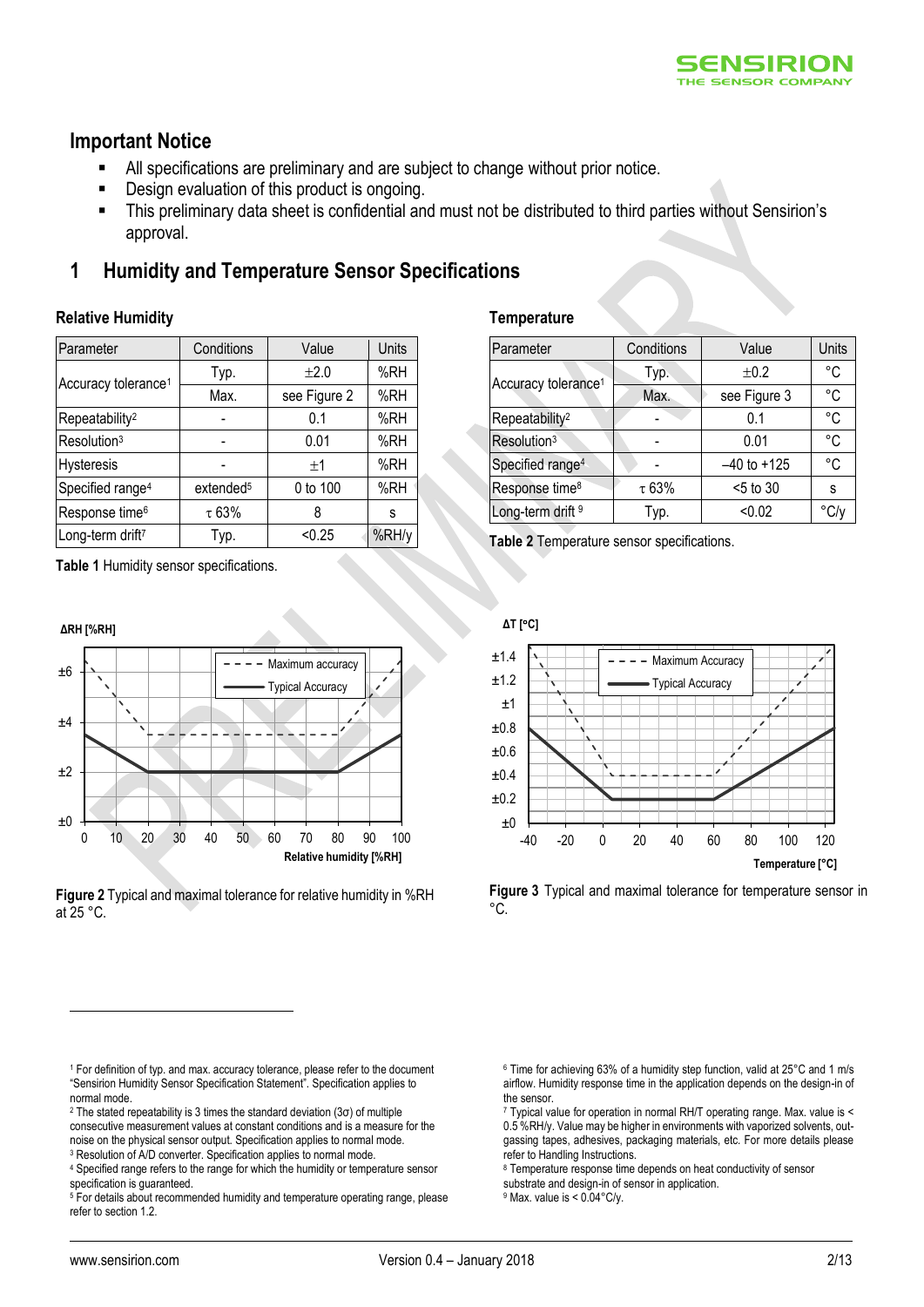#### **1.1 RH Accuracy at Various Temperatures**

Typical RH accuracy at 25°C is defined in Figure 2. For other temperatures, typical accuracy has been evaluated to be as displayed i[n Figure 4.](#page-2-1)



### <span id="page-2-0"></span>**2 Electrical Specifications**

#### **2.1 Electrical Characteristics**

Default conditions of 25 °C and 3.3 V supply voltage apply to values in the table below, unless otherwise stated.

| Parameter                | Symbol          | Conditions          |              | Min                 | Typ.             | Max                 | Units | <b>Comments</b>                                                                                                               |
|--------------------------|-----------------|---------------------|--------------|---------------------|------------------|---------------------|-------|-------------------------------------------------------------------------------------------------------------------------------|
| Supply voltage           | V <sub>DD</sub> |                     |              | 1.62                | 3.3 <sub>2</sub> | 3.6                 | V     |                                                                                                                               |
| Power-up/down level      | VPOR            | Static power supply |              | 1.28                | 1.4              | 1.55                | V     |                                                                                                                               |
|                          | l <sub>DD</sub> | Idle state          |              |                     | 45               | 70                  | μA    | After power-up the sensor is in<br>the idle state unless it is sent to<br>sleep mode or other data<br>transmission is active. |
|                          |                 | Sleep Mode          |              |                     | 0.3              | 0.6                 | μA    | The sensor needs a dedicated<br>wake-up command before being<br>able to do other transmission                                 |
|                          |                 |                     | Normal Mode  |                     | 430              | 900                 | μΑ    | Average current consumption                                                                                                   |
| Supply current           |                 | Measurement         | Low Power M. | $\blacksquare$      | 270              | 570                 | μA    | while sensor is measuring                                                                                                     |
|                          |                 | Average             | Normal Mode  | $\blacksquare$      | 4.9              |                     | μA    | Average current consumption<br>(high resolution, continuous<br>operation with one<br>measurement per second)                  |
|                          |                 |                     | Low Power M. |                     | 0.5              |                     | μA    | Average current consumption<br>(low resolution, continuous<br>operation with one<br>measurement per second)                   |
| Average power            |                 |                     | Normal Mode  | ۰                   | 16.3             |                     |       | Average power consumption                                                                                                     |
| consumption              |                 | Average             | Low Power M. | $\blacksquare$      | 1.6              |                     | μW    | (continuous operation with one<br>measurement per second)                                                                     |
| Low level input voltage  | VIL             |                     |              | $\blacksquare$      | $\frac{1}{2}$    | $0.42$ $VDD$        | V     |                                                                                                                               |
| High level input voltage | V <sub>IH</sub> |                     |              | 0.7 V <sub>DD</sub> | $\blacksquare$   |                     | V     |                                                                                                                               |
| Low level output voltage | VOL             | 3 mA sink current   |              |                     | $\frac{1}{2}$    | 0.2 V <sub>DD</sub> | V     |                                                                                                                               |

<span id="page-2-2"></span>**Table 3** Electrical specifications.

**Figure 4** Typical accuracy of relative humidity measurements given in %RH for temperatures 0°C … 80°C.

### <span id="page-2-1"></span>**1.2 Recommended Operating Conditions**

The sensor shows best performance when operated within recommended normal temperature and humidity range of 5 – 60 °C and 20 – 80 %RH, respectively. Long term exposure to conditions outside normal range, especially at high humidity, may temporarily offset the RH signal (e.g. +3%RH after 60h at >80%RH). After returning into the normal temperature and humidity range the sensor will slowly come back to calibration state by itself. Prolonged exposure to extreme conditions may accelerate ageing.

To ensure stable operation of the humidity sensor, the conditions described in the document "SHTxx Assembly of SMD Packages", section "Storage and Handling Instructions" regarding exposure to volatile organic compounds have to be met. Please note as well that this does apply not only to transportation and manufacturing, but also to operation of the SHTC.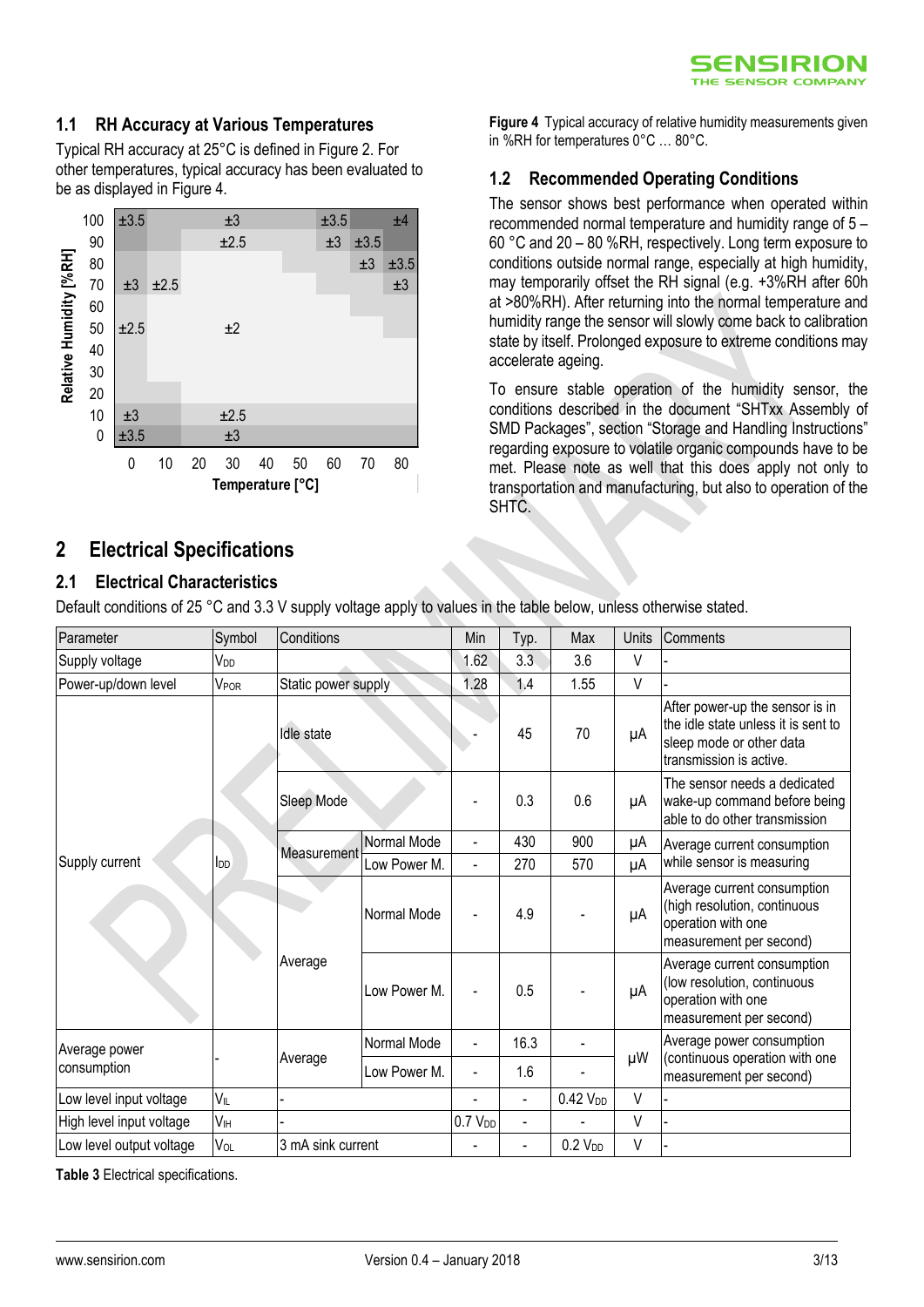

#### **2.2 Absolute Maximum Ratings**

Stress levels beyond those listed in [Table 4](#page-3-1) may cause permanent damage to the device. These are stress ratings only and functional operation of the device at these conditions cannot be guaranteed. Exposure to the absolute maximum rating conditions for extended periods may affect the reliability of the device.

| Parameter                               | Rating                   |
|-----------------------------------------|--------------------------|
| Supply voltage, V <sub>DD</sub>         | $-0.3$ to $+4$ V         |
| Operating temperature range             | -40 to +125 $^{\circ}$ C |
| Storage temperature range <sup>10</sup> | $-40$ to $+125$ °C       |
| <b>ESD HBM</b>                          | $-2$ to 2 kV             |
| <b>ESD MM</b>                           | 200 V                    |
| <b>ESD CDM</b>                          | -500 to 500 V            |
| Latch up, JESD78 Class II, 125°C        | -100 to 100mA            |

<span id="page-3-1"></span>**Table 4** Absolute maximum ratings.

### <span id="page-3-0"></span>**3 Timing Specifications**

#### **3.1 Sensor System Timings**

Default conditions of 25 °C and 1.8V supply voltage apply to values the table below, unless otherwise stated. Max. values are measured at -40°C.

| Parameter            | Symbol       | Conditions                              |              |                          | yp.  | Max. | Units | <b>Comments</b>                                                                         |                             |
|----------------------|--------------|-----------------------------------------|--------------|--------------------------|------|------|-------|-----------------------------------------------------------------------------------------|-----------------------------|
| Power-up time        | teu          | After hard reset, $V_{DD} \geq V_{POR}$ |              |                          | 180  | 240  | μs    | Time between V <sub>DD</sub> reaching V <sub>PU</sub><br>and sensor entering idle state |                             |
| Soft reset time      | tsr          | After soft reset.                       |              |                          | 180  | 240  | US    | Time between ACK of soft reset<br>command and sensor entering<br>idle state             |                             |
|                      | <b>TMEAS</b> | Average                                 | Normal Mode  |                          | 10.8 | 12.1 |       |                                                                                         | Duration for a humidity and |
| Measurement duration |              |                                         | Low Power M. | $\overline{\phantom{0}}$ | 0.7  | 0.8  | ms    | temperature measurement <sup>11</sup>                                                   |                             |

<span id="page-3-2"></span>**Table 5** System timing specifications**.**

<sup>10</sup> The recommended storage temperature range is 10-50°C. Please consult the document "SHTxx Handling Instructions" for more information.

<sup>11</sup> These values can be reduced by using the low power measurement mode, see separate application note.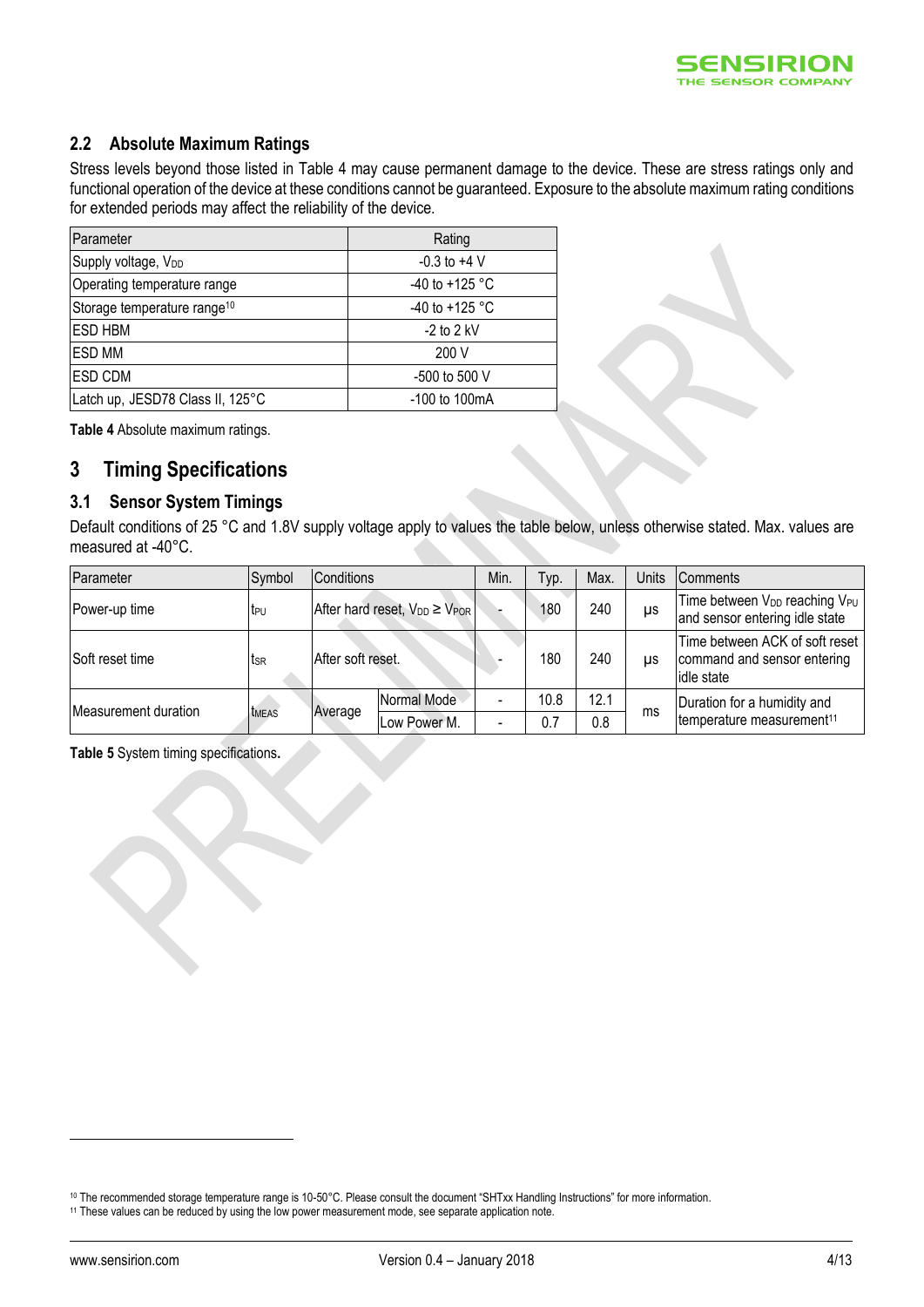

#### **3.2 Communication Timings**

Default conditions of 25 °C and 3.3 V supply voltage apply to values in the table below, unless otherwise stated.

| Parameter                                            | Symbol               | Conditions                                               | Min.                         | Typ.                     | Max. | Units   | Comments |
|------------------------------------------------------|----------------------|----------------------------------------------------------|------------------------------|--------------------------|------|---------|----------|
| SCL clock frequency                                  | fscl                 |                                                          | 0                            | 400                      | 1000 | kHz     |          |
| Hold time (repeated) START<br>condition              | <b>t</b> HD;STA      | After this period, the first<br>clock pulse is generated | 0.6                          | $\blacksquare$           |      | μs      |          |
| LOW period of the SCL clock                          | t <sub>LOW</sub>     |                                                          | 1.3                          | $\blacksquare$           |      | μs      |          |
| HIGH period of the SCL clock                         | t <sub>HIGH</sub>    |                                                          | 0.6                          | $\overline{\phantom{a}}$ |      | μs      |          |
| Set-up time for a repeated<br><b>START</b> condition | tsu;sta              |                                                          | 0.6                          | ٠                        |      | μs      |          |
| SDA hold time                                        | thd; DAT             |                                                          | 0                            |                          |      |         |          |
| SDA set-up time                                      | tsu; DAT             |                                                          | 100                          | $\blacksquare$           |      | ns      |          |
| SCL/SDA rise time                                    | ίR                   |                                                          | 20                           | $\blacksquare$           | 300  | ns      |          |
| SCL/SDA fall time                                    | tF                   |                                                          | 13                           | $\blacksquare$           | 300  | ns      |          |
| SDA valid time                                       | t <sub>VD</sub> ;DAT |                                                          | $\overline{\phantom{0}}$     | ۰                        | 0.9  | $\mu s$ |          |
| Set-up time for STOP<br>condition                    | tsu;sto              |                                                          | 0.6                          | $\blacksquare$           |      | μs      |          |
| Capacitive load on bus line                          | $C_B$                |                                                          | $\qquad \qquad \blacksquare$ |                          | 400  | pF      |          |

<span id="page-4-0"></span>Table 6 Communication timing specifications. The numbers above are values according to the <sup>12</sup>C specification.



**Figure 5** Timing diagram for digital input/output pads. SDA directions are seen from the sensor. Bold SDA lines are controlled by the sensor, plain SDA lines are controlled by the micro-controller. Note that SDA valid read time is triggered by falling edge of preceding toggle.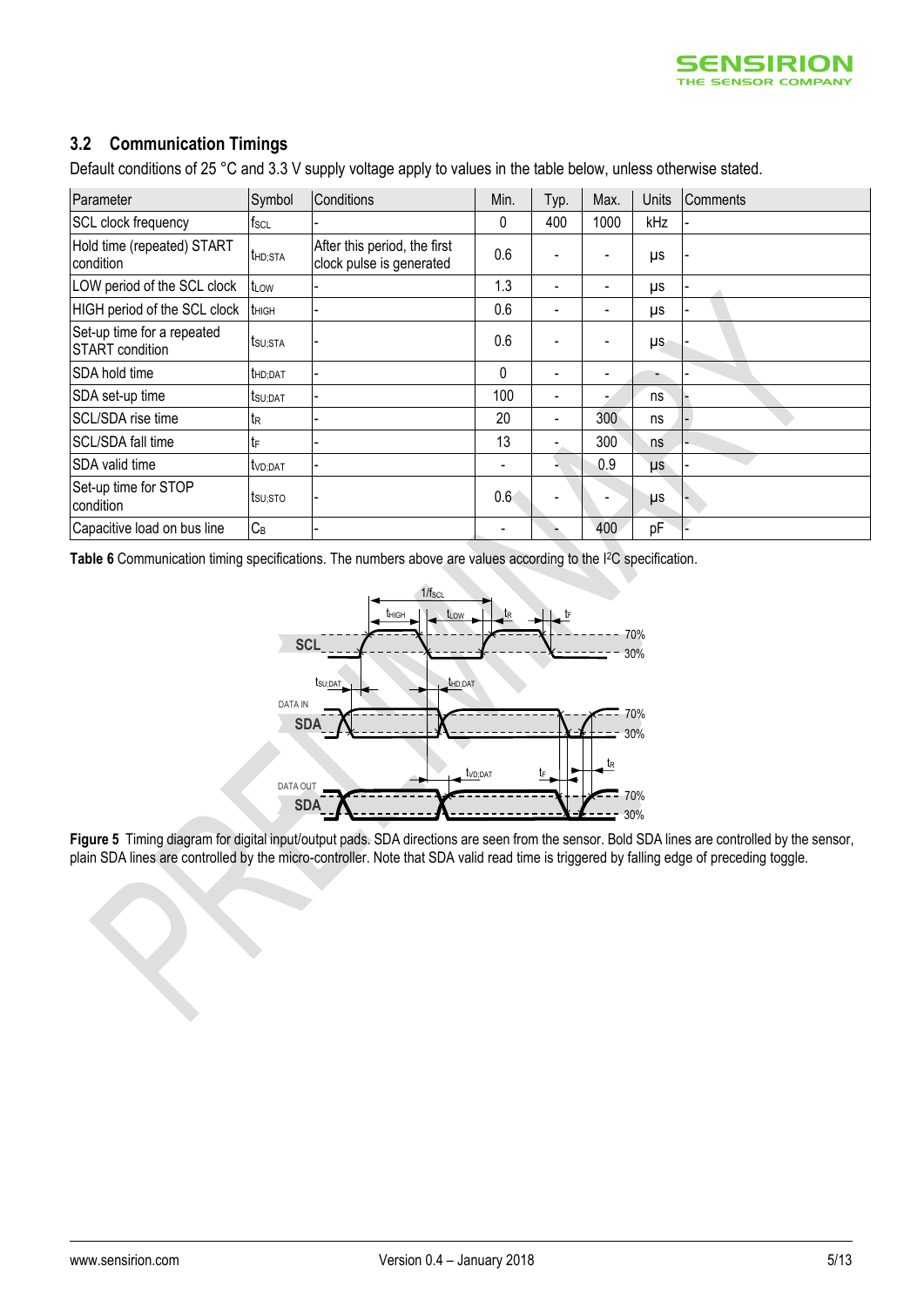### <span id="page-5-0"></span>**4 Interface Specifications**

The SHTC3 supports I2C fast mode (SCL clock frequency from 0 to 400k Hz) with clock stretching. For detailed information on the I <sup>2</sup>C protocol, refer to NXP I <sup>2</sup>C-bus specification and user manual UM10204, Rev. 6, April 4<sup>th</sup>, 2014.

The SHTC3 comes in a 4-pin package – see [Table 7.](#page-5-2)

|   | Name       | Comments                    |              |
|---|------------|-----------------------------|--------------|
|   | VDD        | Supply voltage              | <b>SHTCB</b> |
|   | SCL        | Serial clock, bidirectional |              |
| 3 | <b>SDA</b> | Serial data, bidirectional  |              |
|   | VSS        | Ground                      |              |

<span id="page-5-2"></span>**Table 7** SHTC3 pin assignment (top view). The center pad is internally connected to VSS.

Power-supply pins supply voltage (VDD) and ground (VSS) must be decoupled with a 100 nF capacitor that shall be placed as close to the sensor as possible – see [Figure 6.](#page-5-3)

SCL is used to synchronize the communication between microcontroller and the sensor. The master must keep the clock frequency within 0 to 400 kHz as specified i[n Table 6.](#page-4-0) The SHTC3 may pull down the SCL line when clock stretching is enabled.

The SDA pin is used to transfer data in and out of the sensor. For safe communication, the timing specifications defined in the I <sup>2</sup>C manual must be met.

To avoid signal contention, the microcontroller must only drive SDA and SCL low. External pull-up resistors (e.g. 10 kΩ) are required to pull the signal high. For dimensioning resistor sizes please take bus capacity requirements into account. It should be noted that pull-up resistors may be included in I/O circuits of microcontrollers.



<span id="page-5-3"></span>**Figure 6** Typical application circuit, including pull-up resistors R<sub>P</sub> and decoupling of VDD and VSS by a capacitor.

For good performance of the SHTC3 in the application, the center pad of the SHTC3 offers the best thermal contact to the temperature sensor. For more information on design-in, please refer to the document "SHTxx Design Guide".

For mechanical reasons the center pad should be soldered. Electrically, the center pad is internally connected to GND and may be connected to the GND net on the PCB additionally.

### <span id="page-5-1"></span>**5 Operation and Communication**

All commands and memory locations of the SHTC3 are mapped to a 16-bit address space which can be accessed via the I <sup>2</sup>C protocol.

#### **5.1 I2C Address**

The I2C device address is given [Table 8:](#page-5-4)

| <b>ISHTC3</b>          | Hex. Code | Bin. Code |  |  |
|------------------------|-----------|-----------|--|--|
| <sup>2</sup> C address | 0x70      | 111'0000  |  |  |

<span id="page-5-4"></span>**Table 8** SHTC3 I <sup>2</sup>C device address.

Each transmission sequence begins with START condition (S) and ends with an (optional) STOP condition (P) as described in the I2C-bus specification.

#### **5.2 Power-Up, Sleep, Wakeup**

Upon VDD reaching the power-up voltage level  $V_{POR}$ , the SHTC3 enters idle state after a duration of  $t_{PU}$ . After that, the sensor has to be set to sleep mode with the command given in [Table 9](#page-5-5)<sup>12</sup>.

| Command | Hex. Code | Bin. Code           |
|---------|-----------|---------------------|
| Sleep   | 0xB098    | 1011'0000'1001'1000 |

<span id="page-5-5"></span>**Table 9** Sleep command of the sensor.

When the sensor is in sleep mode, it requires the following wake up command before any further communication, see [Table 10:](#page-5-6)

| Command | Hex. Code | Bin. Code           |
|---------|-----------|---------------------|
| Wakeup  | 0x3517    | 0011'0101'0001'0111 |

<span id="page-5-6"></span>**Table 10** Wakeup command of the sensor.

#### **5.3 Measurement Commands**

The SHTC3 provides a clock-stretching option and the order of the signal return can be selected. These parameters are selected by dedicated measurement commands as summarized in [Table](#page-6-0) 11. N. B.: Each measurement command triggers always both, a temperature *and* a relative humidity measurement.

<sup>&</sup>lt;sup>12</sup> If an immediate sensor signal is desired, sending the sensor to sleep mode can be omitted. Not sending the sensor to sleep mode for an extended amount of time keeps up the current consumption of the sensor.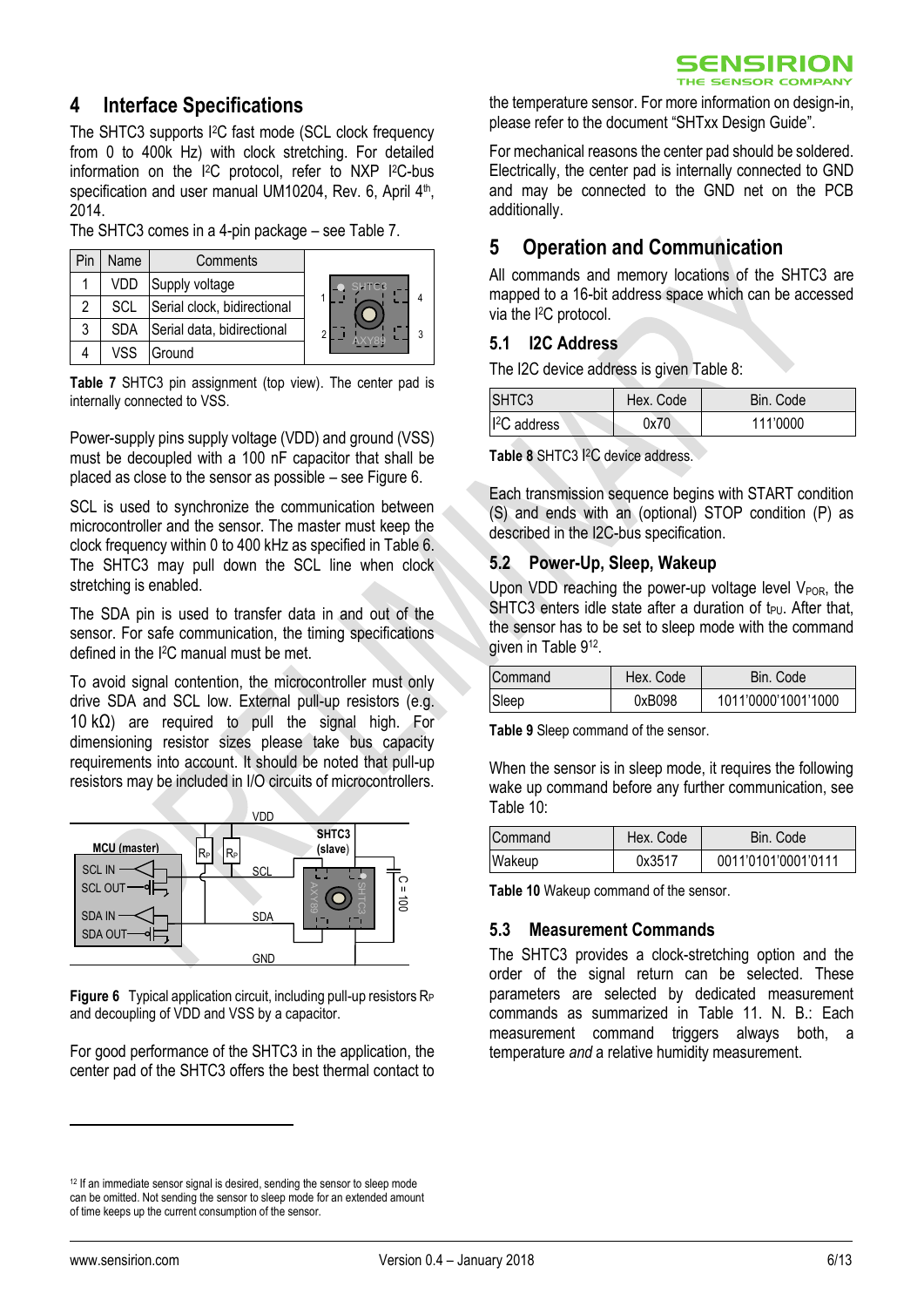

|                 | <b>Clock Stretching</b> | Enabled          | <b>Clock Stretching</b><br><b>Disabled</b> |                  |  |
|-----------------|-------------------------|------------------|--------------------------------------------|------------------|--|
|                 | Read T<br>First         | Read RH<br>First | Read T<br>First                            | Read RH<br>First |  |
| Normal Mode     | 0x7CA2                  | 0x5C24           | 0x7866                                     | 0x58E0           |  |
| Low Power<br>М. | 0x44DE<br>0x6458        |                  | 0x609C                                     | 0x401A           |  |

<span id="page-6-0"></span>**Table 11** Measurement commands.

#### **5.4 Measuring and Reading the Signals**

Each measurement cycle contains a set of four commands, each initiated by the I2C START condition and ended by the I2C STOP condition:

- 1. Wakeup command
- 2. Measurement command
- 3. Read out command
- 4. Sleep command

An exemplary measurement set is shown in Figure 7:



**Figure 7** Communication sequence for waking up the sensor, starting a measurement and reading measurement results displaying both clock stretching options. The numerical example corresponds to a read humidity-first command with clock stretching enabled. The physical values of the transmitted measurement results are 63 %RH and 23.7 °C. Clear blocks are controlled by the microcontroller, grey blocks by the SHTC3.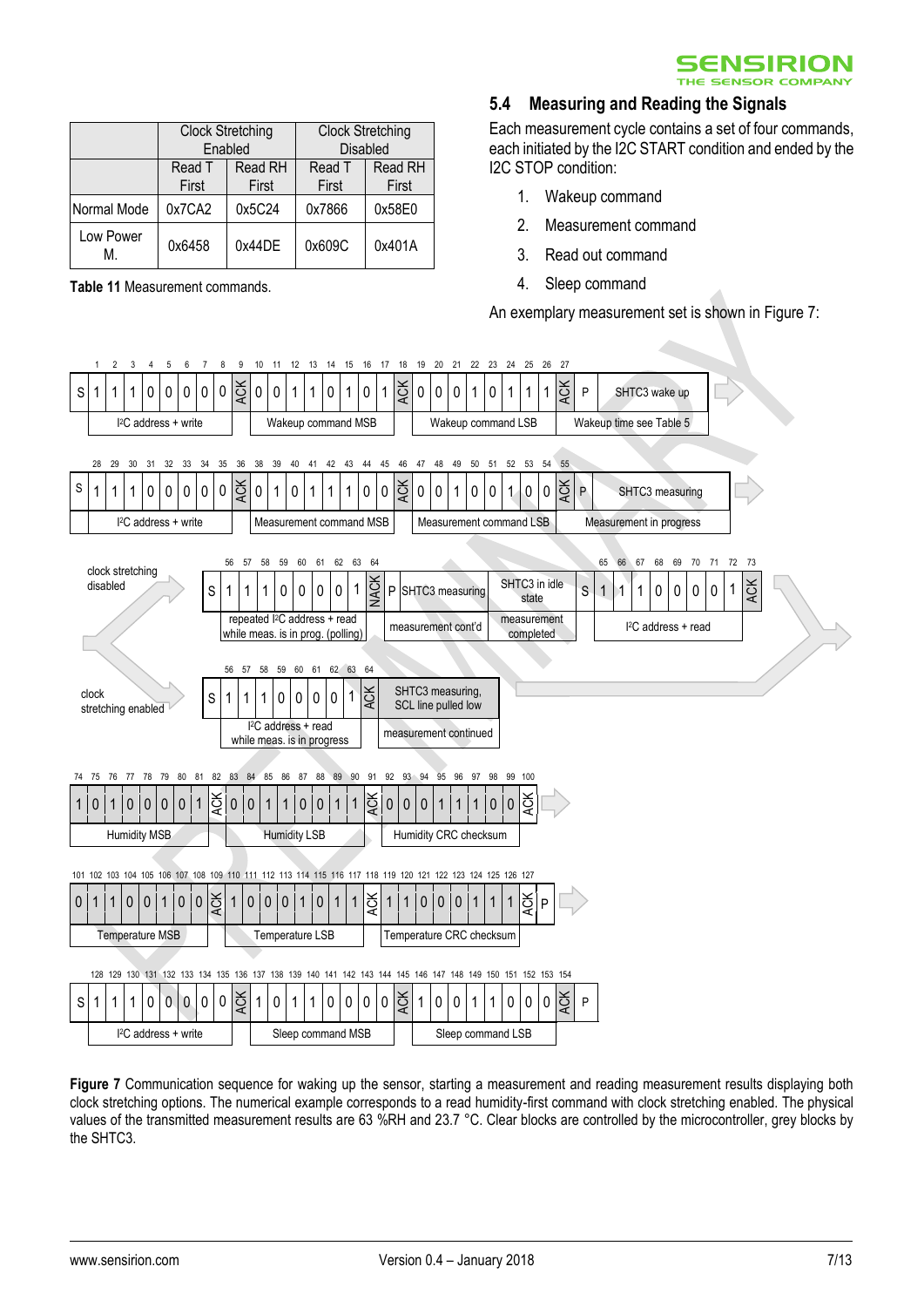#### **5.5 Sensor Behavior during Measurement and Clock Stretching**

In general, the sensor does not respond to any I <sup>2</sup>C activity during measurement, i.e. I <sup>2</sup>C read and write headers are not acknowledged (NACK). However, when clock stretching has been enabled by using a corresponding measurement command, the sensor responds to a read header with an ACK and subsequently pulls down the SCL line until the measurement is complete. As soon as the measurement is complete, the sensor starts sending the measurement results.

During measurement, the sensor has a current consumption according to [Table 3](#page-2-2)**.**

For best possible repeatability of humidity and temperature measurements, it is recommended to avoid any communication on the I2C bus while the SHTC3 is measuring. For more information, see application note "Optimization of Repeatibility".

#### **5.6 Readout of Measurement Results**

After a measurement command has been issued and the sensor has completed the measurement, the master can read the measurement results by sending a START condition followed by an I <sup>2</sup>C read header. The sensor will acknowledge the reception of the read header and send two bytes of data followed by one byte CRC checksum and another two bytes of data followed by one byte CRC checksum. Each byte must be acknowledged by the microcontroller with an ACK condition for the sensor to continue sending data. If the SHTC3 does not receive an ACK from the master after any byte of data, it will not continue sending data.

The I <sup>2</sup>C master can abort the read transfer with a NACK condition after any data byte if it is not interested in subsequent data, e.g. the CRC byte or the second measurement result, in order to save time.

In case the user needs humidity and temperature data but does not want to process CRC data, it is recommended to read the first two bytes of data with the CRC byte (without processing the CRC data) and abort the read transfer after reading the second two data bytes with a NACK. This procedure is more time efficient than starting two different measurements and aborting the read transfer after the first two data bytes each time.

#### **5.7 Soft Reset**

The SHTC3 provides a soft reset mechanism that forces the system into a well-defined state without removing the power supply. If the system is in idle state (i.e. if no measurement is in progress) the soft reset command can be sent to SHTC3 according to [Table 12.](#page-7-0)

his triggers the sensor to reset all internal state machines and reload calibration data from the memory.

| Command        | IHex. Code | IBin. Code          |
|----------------|------------|---------------------|
| Software reset | 0x805D     | 1000'0000'0101'1101 |

<span id="page-7-0"></span>**Table 12** Soft reset command.

#### **5.8 Reset through General Call**

Additionally, a reset of the sensor can also be generated using the "general call" mode according to I2C-bus specification<sup>13</sup>. This generates a reset which is functionally identical to using the nReset pin. It is important to understand that a reset generated in this way is not device specific. All devices on the same I2C bus that support the general call mode will perform a reset. Additionally, this command only works when the sensor is able to process I2C commands. The appropriate command consists of two bytes and is shown in [Table 13.](#page-7-1)

| Command                                                                                                                         | Code   |  |
|---------------------------------------------------------------------------------------------------------------------------------|--------|--|
| Address byte                                                                                                                    | 0x00   |  |
| Second byte                                                                                                                     | 0x06   |  |
| Reset command using the<br>general call address                                                                                 | 0x0006 |  |
| General Call Address S<br>S<br><b>Reset Command</b><br>General Call 2 <sup>nd</sup> byte -<br>General Call 1 <sup>st</sup> byte |        |  |

<span id="page-7-1"></span>**Table 13** Reset through the general call address (Clear blocks are controlled by the microcontroller, grey blocks by the sensor)

#### **5.9 Read-out of ID Register**

The SHTC3 has an ID register which contains an SHTC3 specific product code. The read-out of the ID register can be used to verify the presence of the sensor and proper communication. The command to read the ID register is shown i[n Table 14.](#page-7-2)

| Command          | Hex. Code | <b>IBin. Code</b>   |
|------------------|-----------|---------------------|
| Read ID register | 0xEFC8    | 1110'1111'1100'1000 |

<span id="page-7-2"></span>**Table 14** Read-out command of ID register.

It needs to be sent to the SHTC3 after an I2C write header. After the SHTC3 has acknowledged the proper reception of the command, the master can send an I2C read header and the SHTC3 will submit the 16-bit ID followed by 8 bits of CRC. The structure of the ID is described in [Table 15.](#page-8-3)

<sup>13</sup> [http://www.nxp.com/documents/user\\_manual/UM10204.pdf](http://www.nxp.com/documents/user_manual/UM10204.pdf)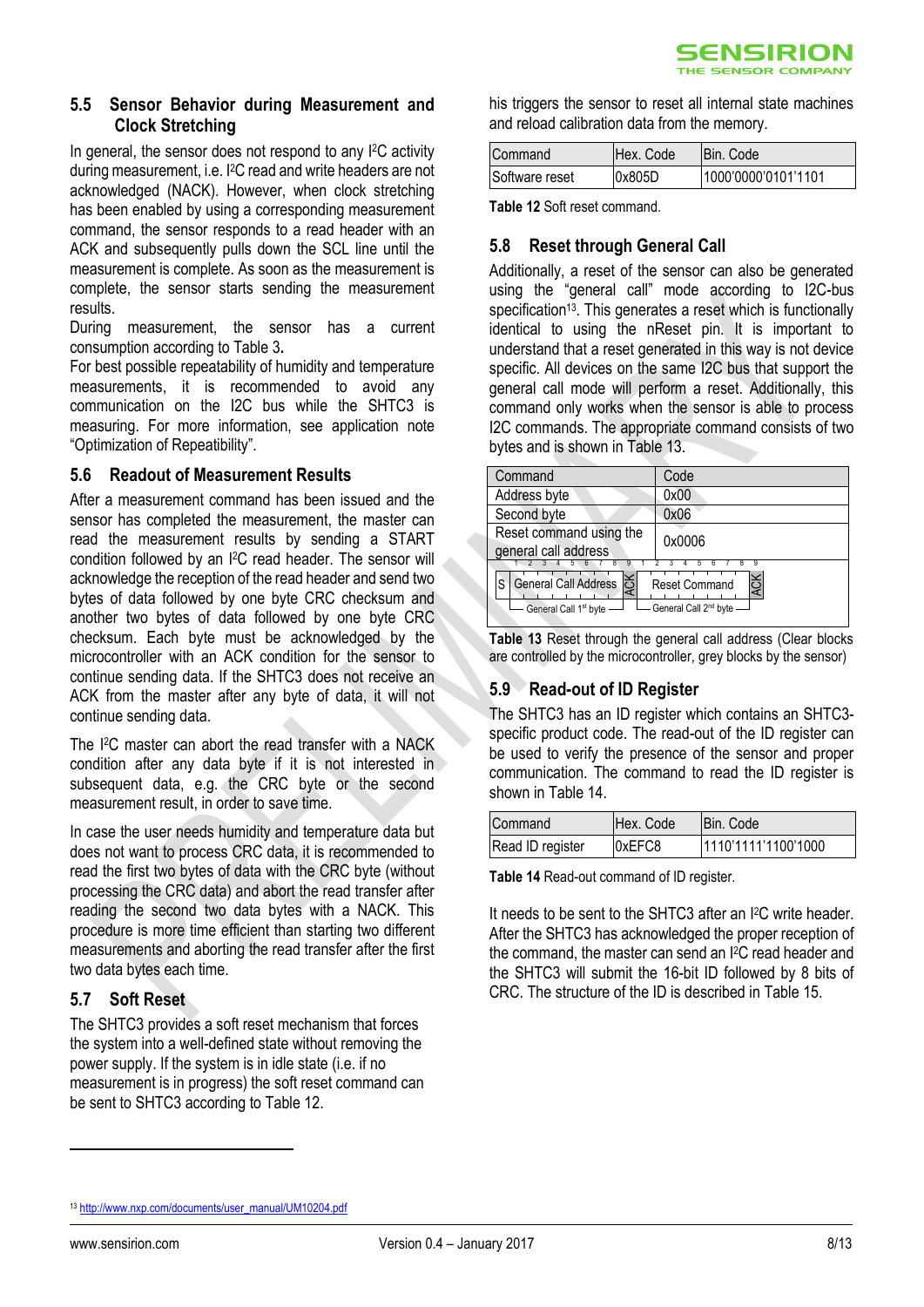



<span id="page-8-3"></span>**Table 15** Structure of the 16-bit ID. Bits 15:12 & 10:6 of the ID contain unspecified information (marked as "x"), which may vary from sensor to sensor, while bits 11 & 5:0 contain the SHTC3 specific product code.

#### **5.10 Checksum Calculation**

The 8-bit CRC checksum transmitted after each data word is generated by a CRC algorithm with the properties displayed in [Table 16.](#page-8-4) The CRC covers the contents of the two previously transmitted data bytes.

| Property       | Value                                        |
|----------------|----------------------------------------------|
| Name           | CRC-8                                        |
| Width          | 8 bits                                       |
| Polynomial     | $0x31 (x8 + x5 + x4 + 1)$                    |
| Initialization | 0xFF                                         |
| Reflect input  | False                                        |
| Reflect output | False                                        |
| Final XOR      | 0x00                                         |
| Examples       | $CRC (0x00) = 0xAC$<br>$CRC$ (0xBEEF) = 0x92 |

<span id="page-8-4"></span>**Table 16** SHTC3 I <sup>2</sup>C CRC properties.

#### **5.11 Conversion of Sensor Output**

Measurement data is always transferred as 16-bit values. These values are already linearized and temperature compensated by the SHTC3. Humidity and temperature values can be calculated with the formulas in given below.

Relative humidity conversion formula (result in %RH):

$$
RH = 100 \cdot \frac{S_{RH}}{2^{16}}
$$

Temperature conversion formula (result in °C):

$$
T = -45 + 175 \cdot \frac{S_T}{2^{16}}
$$

 $S_{RH}$  and  $S_T$  denote the raw sensor output (as decimal values) for humidity and temperature, respectively.

### <span id="page-8-0"></span>**6 Quality**

#### **6.1 Environmental Stability**

Qualification of the SHTC3 is performed based on the JEDEC JESD47 qualification test method.

#### **6.2 Material Contents**

The device is fully RoHS and WEEE compliant, e.g. free of Pb, Cd, and Hg.

# <span id="page-8-1"></span>**7 Packaging and Traceability**

SHTC3 sensors are provided in a DFN package with an outline of  $2 \times 2 \times 0.75$  mm<sup>3</sup> and a terminal pitch of 1 mm. DFN stands for dual flat no leads. The humidity sensor opening is centered on the top side of the package.

The sensor chip is made of silicon and is mounted to a lead frame. The latter is made of Cu plated with Ni/Pd/Au. Chip and lead frame are overmolded by a green epoxy-based mold compound. Please note that the side walls of sensor are diced and therefore these diced lead frame surfaces are not covered with the respective plating.

The Moisture Sensitivity Level classification of the SHTC3 is MSL1, according to IPC/JEDEC J-STD-020.

All SHTC3 sensors are laser marked for easy identification and traceability. The marking on the sensor consists of two lines and a pin-1 indicator. The top line contains the sensor type (SHTC3), the bottom line contains a 5-digit, alphanumeric tracking code. The pin-1 indicator is located in the top left corner. Se[e Figure 8](#page-8-5) for illustration.



<span id="page-8-5"></span>**Figure 8** Laser marking on SHTC3, the top line with the pin-1 indicator and the sensor type, the bottom line with the 5-digit alphanumeric tracking code.

Reels are also labeled and provide additional traceability information.

# <span id="page-8-2"></span>**8 Ordering Information**

The SHTC3 can be ordered in tape and reel packaging with different sizes, see [Table 17](#page-8-6). The reels are sealed into antistatic ESD bags. A drawing of the packaging tape with sensor orientation is shown i[n Figure 11.](#page-10-1)

| Quantity | Packaging | <b>Reel Diameter</b>          | Order Number |
|----------|-----------|-------------------------------|--------------|
| 2500     |           | Tape & Reel   180 mm (7 inch) | 3.000.047    |
| 10'000   |           | Tape & Reel 330 mm (13 inch)  | 1-101681-01  |

<span id="page-8-6"></span>**Table 17** SHTC3 ordering options.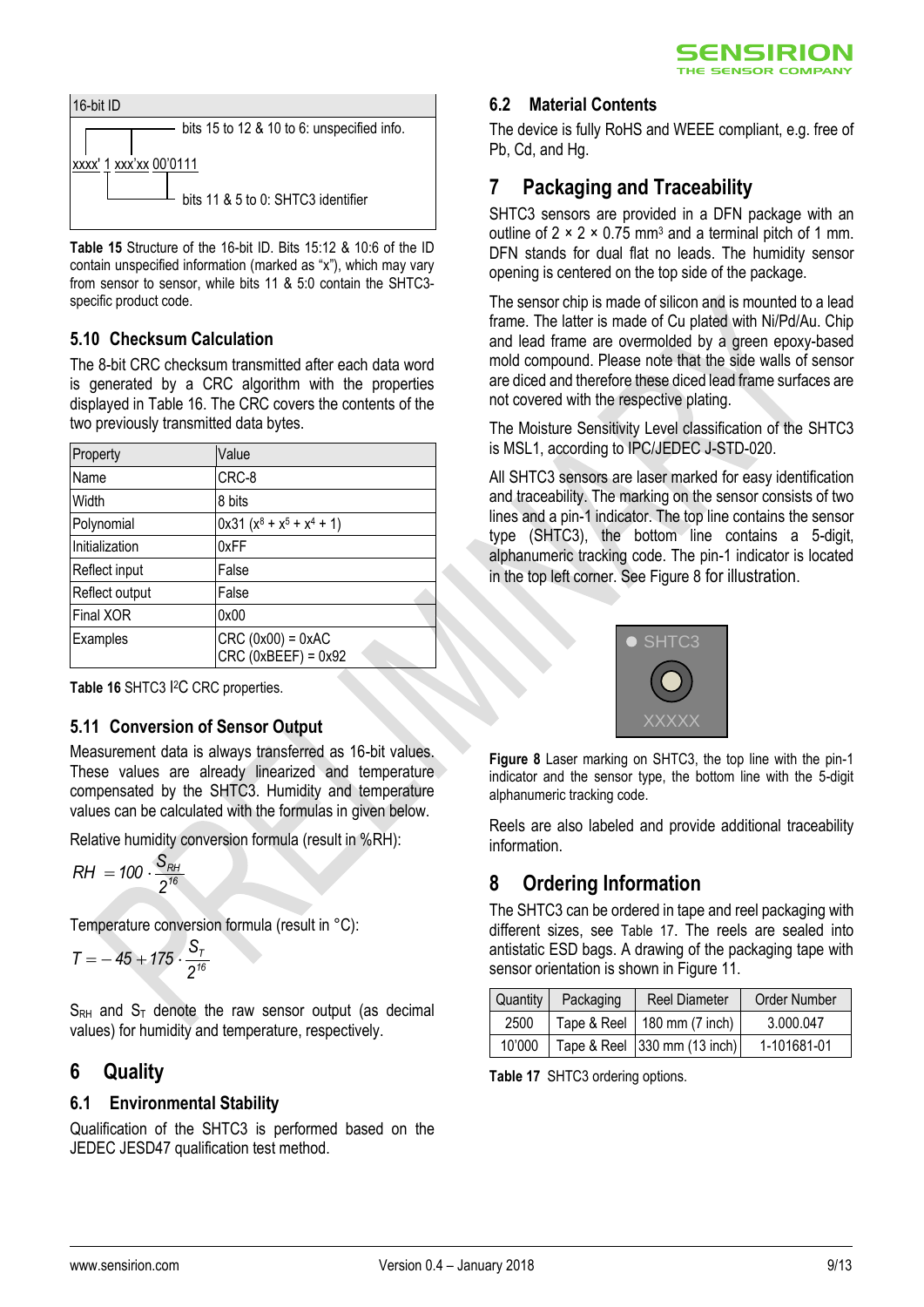

### <span id="page-9-0"></span>**9 Technical Drawings**

### **9.1 Package Outline**



\* Mold opening shows smooth transition to package surface. Therefore this dimension is not well defined and given for reference only.

**Figure 9** Package outline drawing of the SHTC3. Dimensions are given in millimeters.



**9.2 Metal Land Pattern**

**Figure 10** Recommended metal land pattern for SHTC3 (all dimensions are in mm). Recommended solder paste stencil thickness is 100µm, pads on PCB are recommended to be non solder mask defined (NSMD).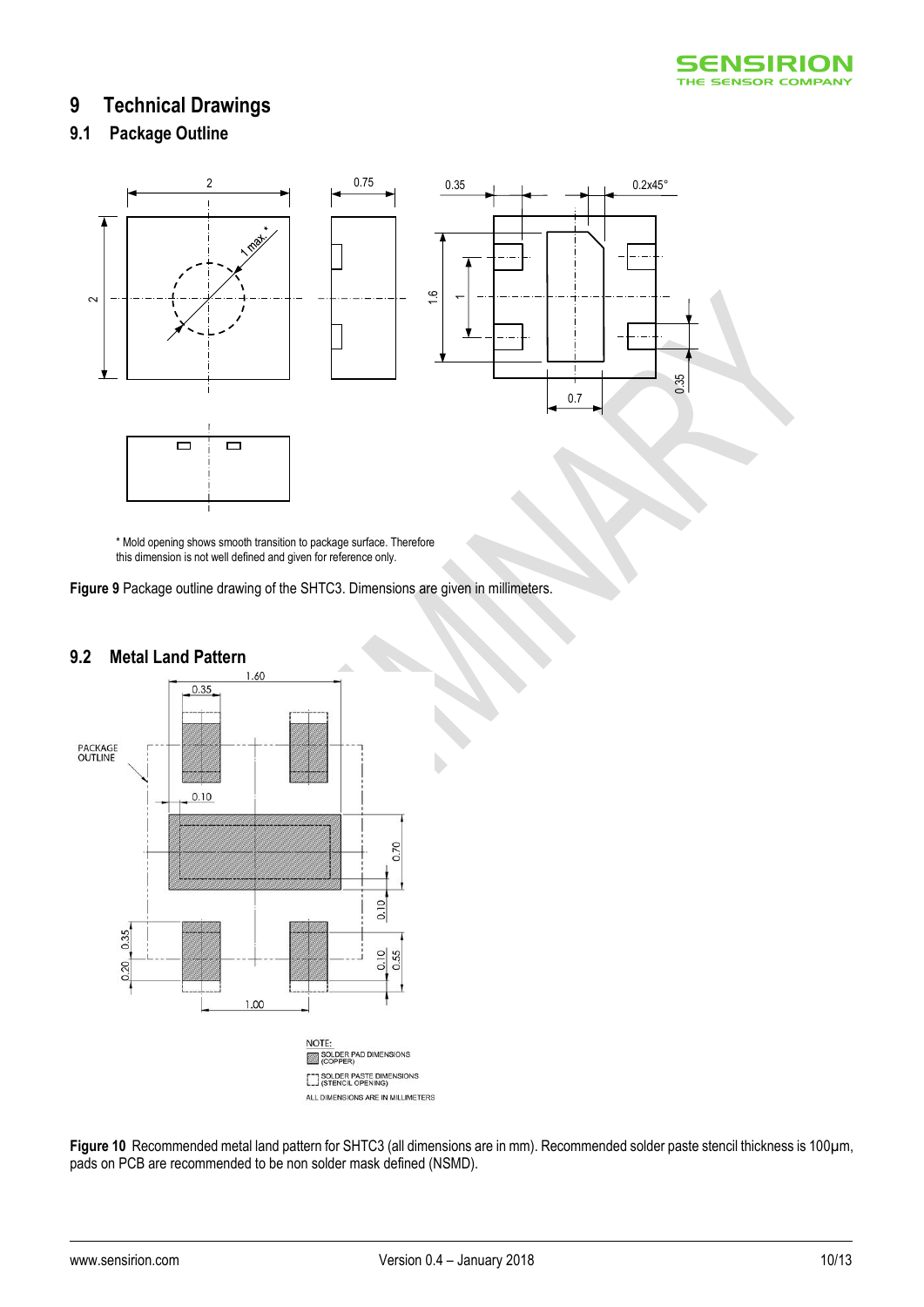

#### **9.3 Tape and Reel Package**



<span id="page-10-1"></span>**Figure 11** Technical drawing of the packaging tape with sensor orientation in tape. Header tape is to the right and trailer tape to the left on this drawing. Dimensions are given in millimeters.

### <span id="page-10-0"></span>**10 Further Information**

For more in-depth information on the SHTC3 and its application please consult the following documents:

| Document Name                                        | Description                                                                          | Source                                                                                                              |
|------------------------------------------------------|--------------------------------------------------------------------------------------|---------------------------------------------------------------------------------------------------------------------|
| SHTxx Assembly of SMD<br>Packages                    | Instructions on soldering and processing of the<br>SHTC3 in a production environment | Available for download from the SHTC3 product<br>website:<br>www.sensirion.com/humidity-download                    |
| <b>SHTxx Design Guide</b>                            | Design guidelines for designing SHTxx humidity<br>sensors into applications          | Available for download at the Sensirion humidity<br>sensors download center:<br>www.sensirion.com/humidity-download |
| SHTxx Handling Instructions                          | Guidelines for proper handling of SHTxx humidity<br>sensors                          | Available for download at the Sensirion humidity<br>sensors download center:<br>www.sensirion.com/humidity-download |
| Sensirion Humidity Sensor<br>Specification Statement | Definition of sensor specifications.                                                 | Available for download at the Sensirion humidity<br>sensors download center:<br>www.sensirion.com/humidity-download |

**Table 18** Documents containing further information relevant for the SHTC3.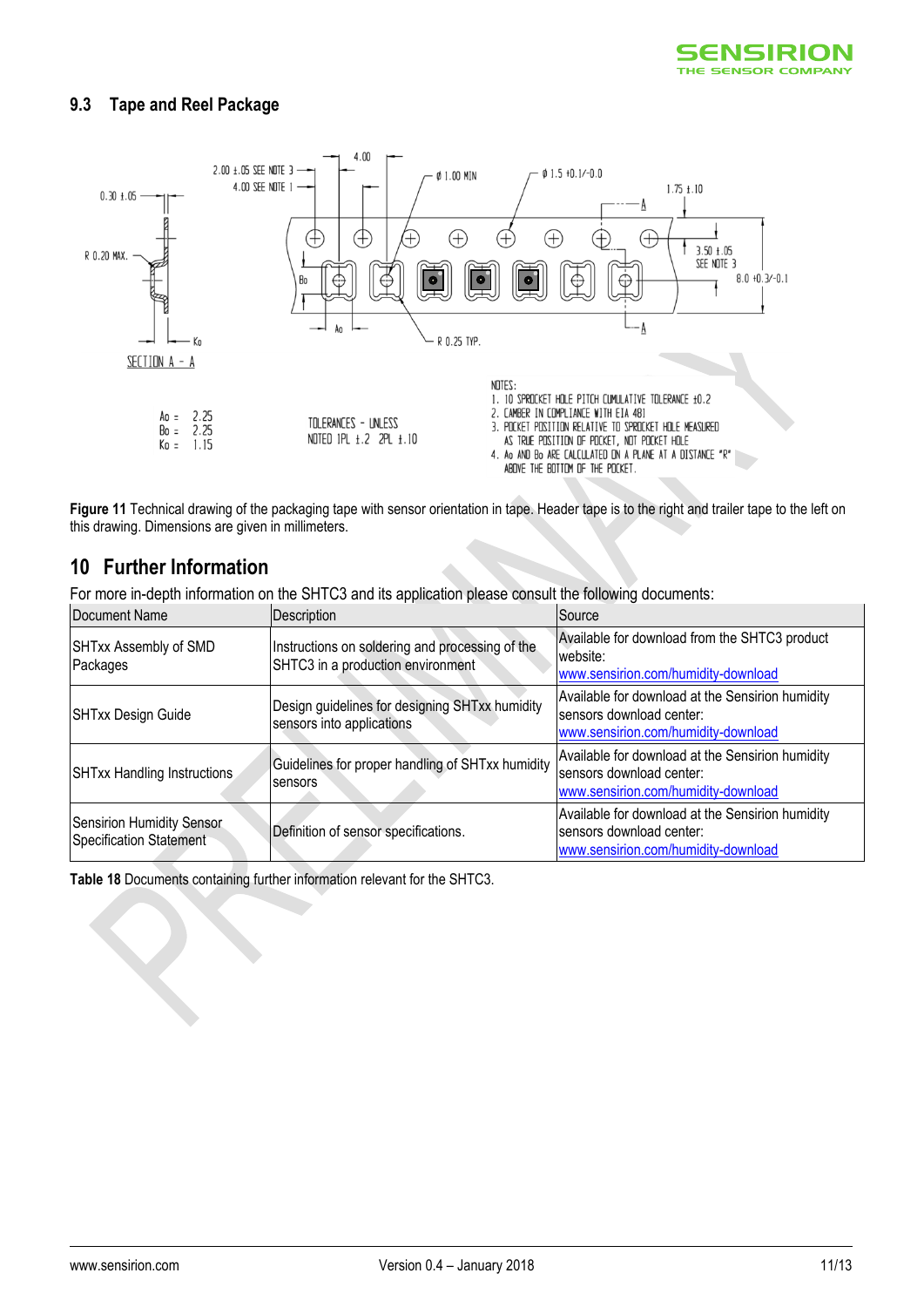

# **Revision History**

| Date             | <b>Version</b> | Page(s) | Changes         |
|------------------|----------------|---------|-----------------|
| <b>July 2017</b> | IO.1           | lall    | Initial version |
| August 2017      | 0.2            | lall    | Make over       |
| October 2017     | 0.3            | All     | Make over       |
| January 2018     | 0.4            | All     | Make over       |